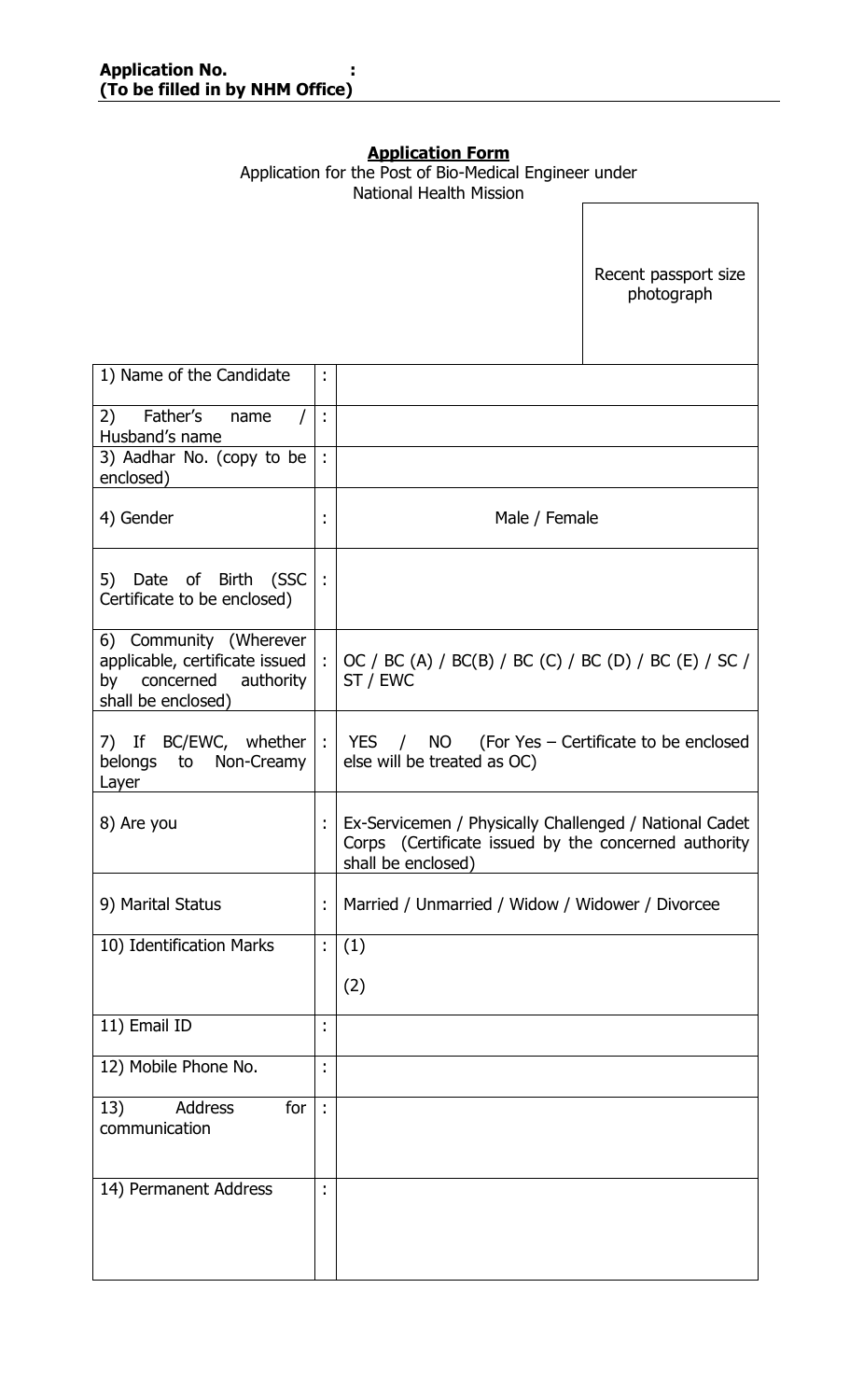15) SCHOOL STUDIES (copies of Bonafide Certificates to be enclosed for Regular studies / Residential Certificate to be enclosed for Private Studies)

| <b>Class</b>   | Completed<br><b>Year</b> | <b>Name of the School</b> | Place of the District<br><b>School</b> | <b>Regular</b><br><b>Study</b> |
|----------------|--------------------------|---------------------------|----------------------------------------|--------------------------------|
|                |                          |                           |                                        | <b>Private Study</b>           |
| $\mathbf{1}$   |                          |                           |                                        |                                |
| $\overline{2}$ |                          |                           |                                        |                                |
| $\overline{3}$ |                          |                           |                                        |                                |
| $\overline{4}$ |                          |                           |                                        |                                |
| 5              |                          |                           |                                        |                                |
| 6              |                          |                           |                                        |                                |
| $\overline{7}$ |                          |                           |                                        |                                |
| 8              |                          |                           |                                        |                                |
| 9              |                          |                           |                                        |                                |
| 10             |                          |                           |                                        |                                |

16) EDUCATIONAL QUALIFICATIONS (copies of certificates to be enclosed):

| Qualification | Year<br><b>Completion</b> | of University | <b>Total</b><br><b>Consolidated</b><br><b>Marks</b> | <b>Total</b><br><b>Marks</b><br><b>Obtained</b> | Grade |
|---------------|---------------------------|---------------|-----------------------------------------------------|-------------------------------------------------|-------|
|               |                           |               |                                                     |                                                 |       |
|               |                           |               |                                                     |                                                 |       |
|               |                           |               |                                                     |                                                 |       |

17) EXPERIENCE DETAILS (Copies of Experience Certificates to be enclosed):

| SI.<br>No.     | Name of the<br>Hospital / Lab /<br>Institution /<br><b>Department</b> | <b>Designation</b> | <b>Worked</b><br>with effect<br>from | <b>Worked till</b><br>date | No. Of Years,<br><b>Months &amp;</b><br><b>Days</b><br>(YY/MM/DD) |
|----------------|-----------------------------------------------------------------------|--------------------|--------------------------------------|----------------------------|-------------------------------------------------------------------|
|                |                                                                       |                    |                                      |                            |                                                                   |
| $\overline{2}$ |                                                                       |                    |                                      |                            |                                                                   |
| 3              |                                                                       |                    |                                      |                            |                                                                   |
| $\overline{4}$ |                                                                       |                    |                                      |                            |                                                                   |
| 5              |                                                                       |                    |                                      |                            |                                                                   |
| 6              |                                                                       |                    |                                      |                            |                                                                   |

Contd.3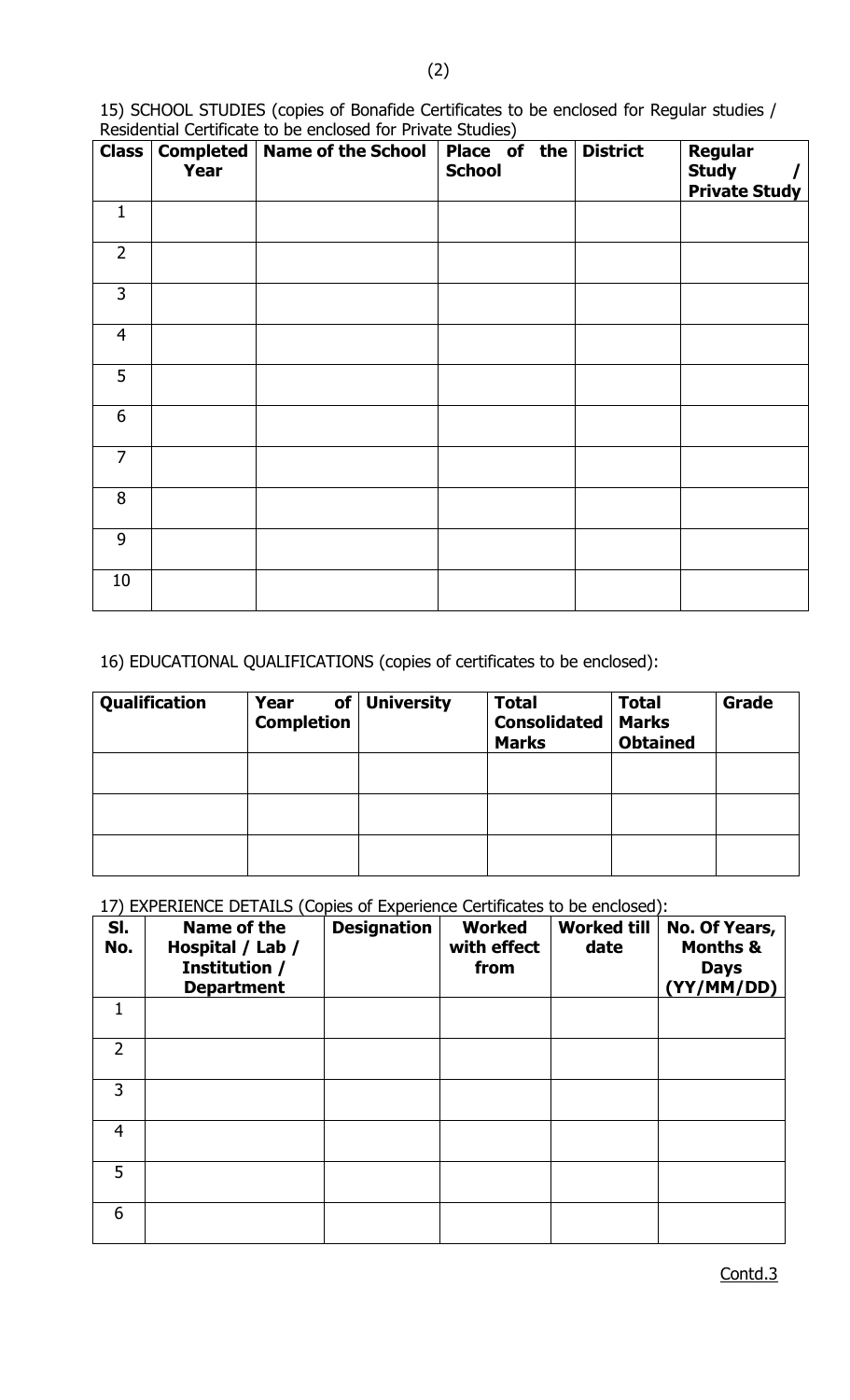#### 18) Payment Details

| <b>Demand Draft No.</b> | <b>Dated</b> | In favour of and<br>Payable at | <b>Amount</b> |
|-------------------------|--------------|--------------------------------|---------------|
|                         |              | "State Health Society,         |               |
|                         |              | Telangana" payable at          |               |
|                         |              | Hyderabad.                     |               |

### 19) DECLARATION

I hereby state and declare that the information provided by me in this Application Form is true and correct to the best of my knowledge. If it comes to the notice in future that false information is provided by me, in this Application, I shall be personally held responsible and bear full consequences thereof.

PLACE :

SIGNATURE OF THE CANDIDATE

DATED :